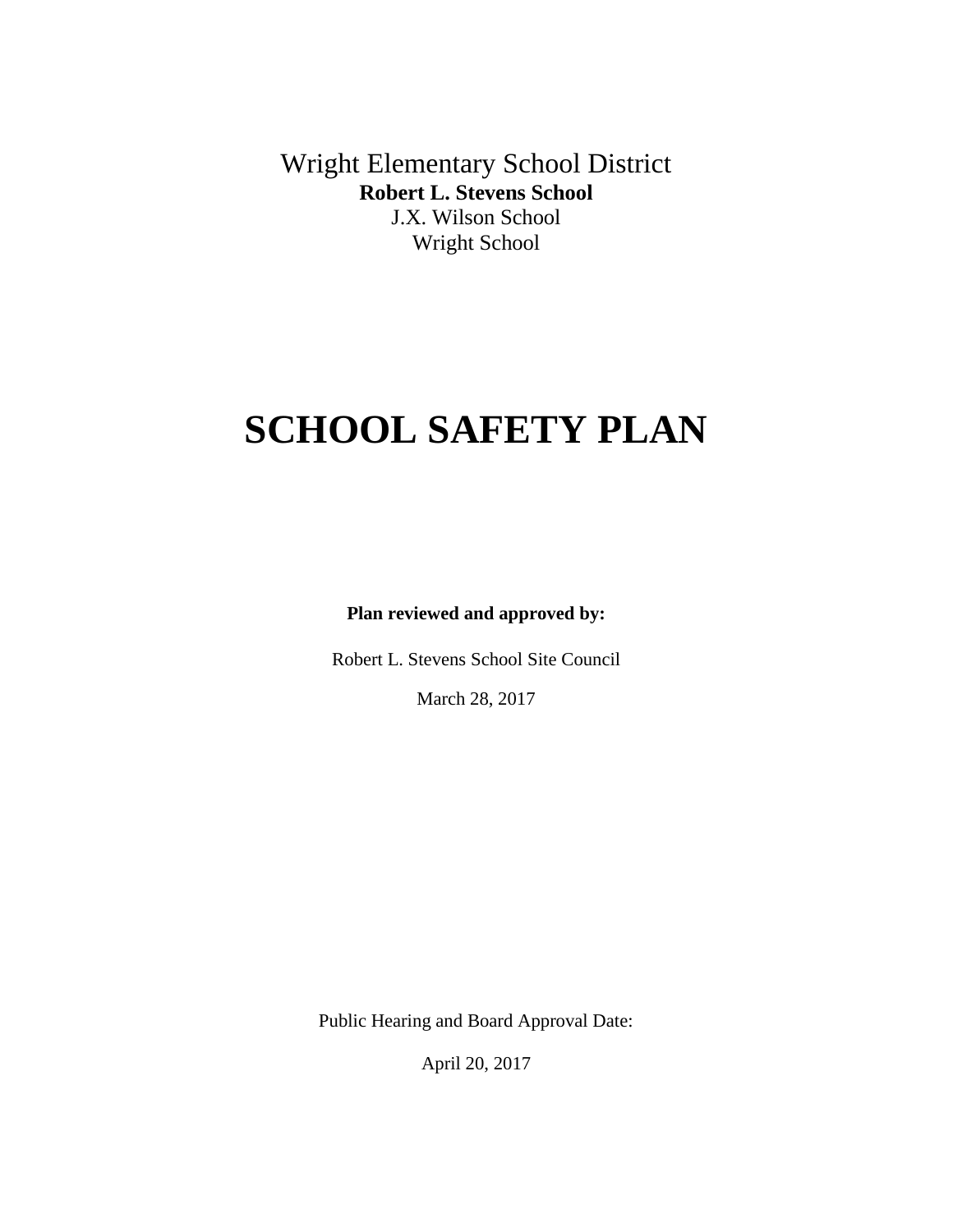## **TABLE OF CONTENTS**

| I. |                                                                                                               |  |
|----|---------------------------------------------------------------------------------------------------------------|--|
|    |                                                                                                               |  |
|    |                                                                                                               |  |
|    |                                                                                                               |  |
|    |                                                                                                               |  |
|    |                                                                                                               |  |
|    |                                                                                                               |  |
|    |                                                                                                               |  |
|    | III. Procedures for complying with existing laws related to                                                   |  |
|    |                                                                                                               |  |
|    |                                                                                                               |  |
|    |                                                                                                               |  |
|    | D. Policies regarding actions which would lead to suspension and/or expulsion  6                              |  |
|    |                                                                                                               |  |
|    |                                                                                                               |  |
|    |                                                                                                               |  |
|    |                                                                                                               |  |
|    | Safe and orderly environment conducive to learning at school and rules and<br>I.                              |  |
|    |                                                                                                               |  |
|    | IV. Strategies and programs that provide and maintain a<br>positive school climate and maintain a safe, clean |  |
|    |                                                                                                               |  |
|    |                                                                                                               |  |
|    |                                                                                                               |  |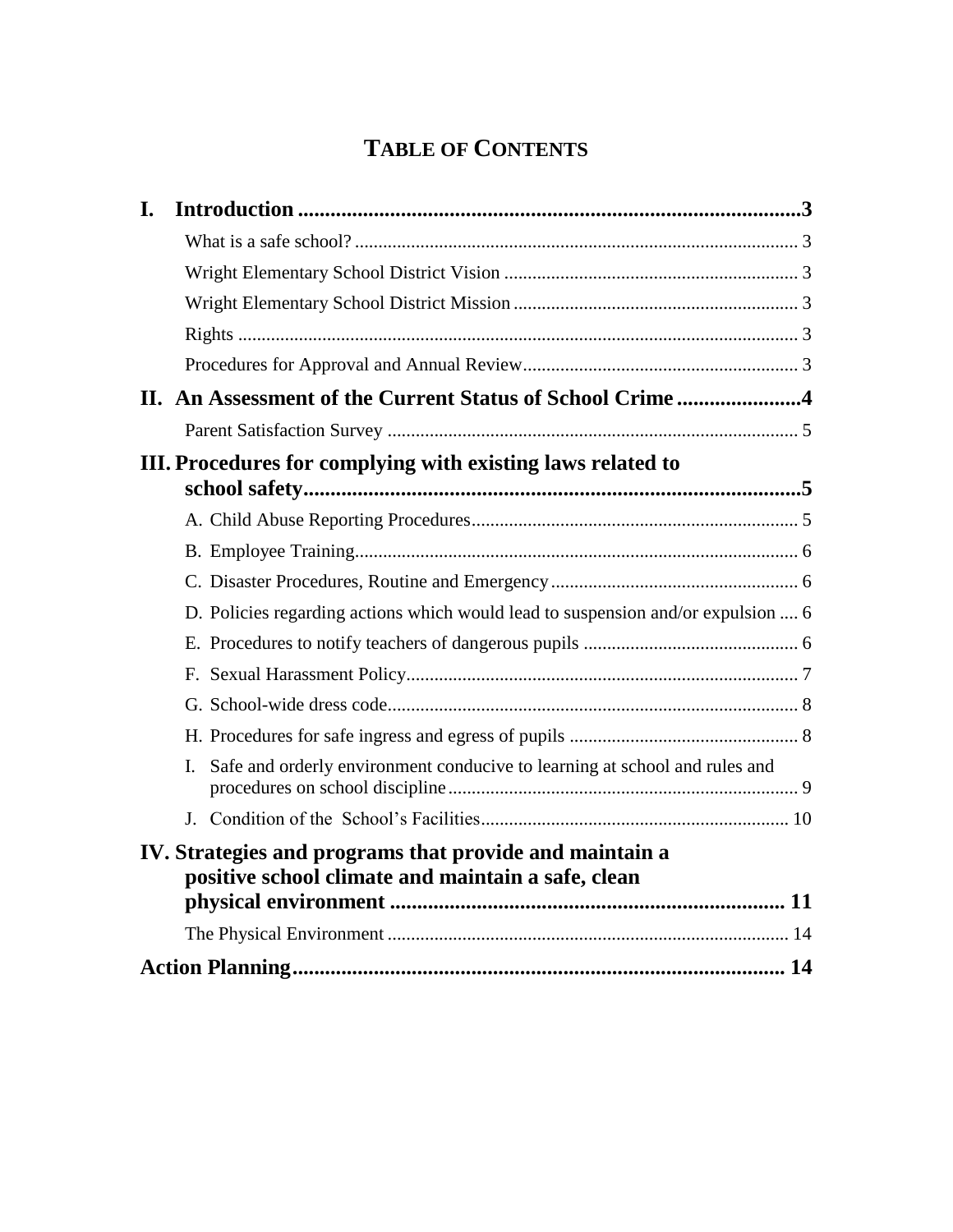## <span id="page-2-0"></span>**I. Introduction**

### **What is a safe school?**

<span id="page-2-1"></span>*"Safe schools are orderly and purposeful places where students and staff are free to learn and teach without the threat of physical violence or psychological harm. They are characterized by sensitivity and respect for all individuals, an environment of nonviolence, clear behavioral expectations, and disciplinary policies that are consistently and fairly administered. There is a sense of community on the school campus with support and recognition for positive behavior. Safe schools also are characterized by proactive security procedures, established emergency response plans, timely maintenance, cleanliness, and a nice appearance of the campus and classrooms."*

Taken from *"Safe Schools" A Planning Guide for Action"* California State Department of Education, a document used in the development of this plan.

## **Wright Elementary School District Vision**

<span id="page-2-2"></span>The Wright Elementary School District shall create an environment which builds basic skills, kindles and nourishes curiosity, teaches problem-solving and critical thinking, encourages children to love learning, and inspires both adults and children to strive for excellence.

Wright Elementary School District shall guide children in developing personal and civic responsibility, self-discipline and a positive code of ethics.

Wright Elementary School District shall respect each individual, honor differences, and strengthen the community by educating its children and engaging families in the educational process.

## **Wright Elementary School District Mission**

<span id="page-2-3"></span>The mission of the Wright Elementary School District is to prepare children academically and socially so they can function responsibly in a democratic society and envision and achieve their goals in life.

### **Rights**

<span id="page-2-4"></span>*"All students and staff of primary, elementary, junior high, and high schools have an inalienable right to attend campuses which are safe, secure and peaceful."* Taken from *California Constitution, Article 1, Section 28 (c): Right to Safe Schools*

## **Procedures for Approval and Annual Review**

<span id="page-2-5"></span>The Wright Elementary School District comprehensive school safety plan will be reviewed, evaluated, and amended (if needed) each school year by the School Site Councils and the Board of Trustees, and presented for public hearing at an annual meeting of the Board of Trustees. An updated file containing all safety-related plans and materials is available for public inspection at the District Office and at each school site.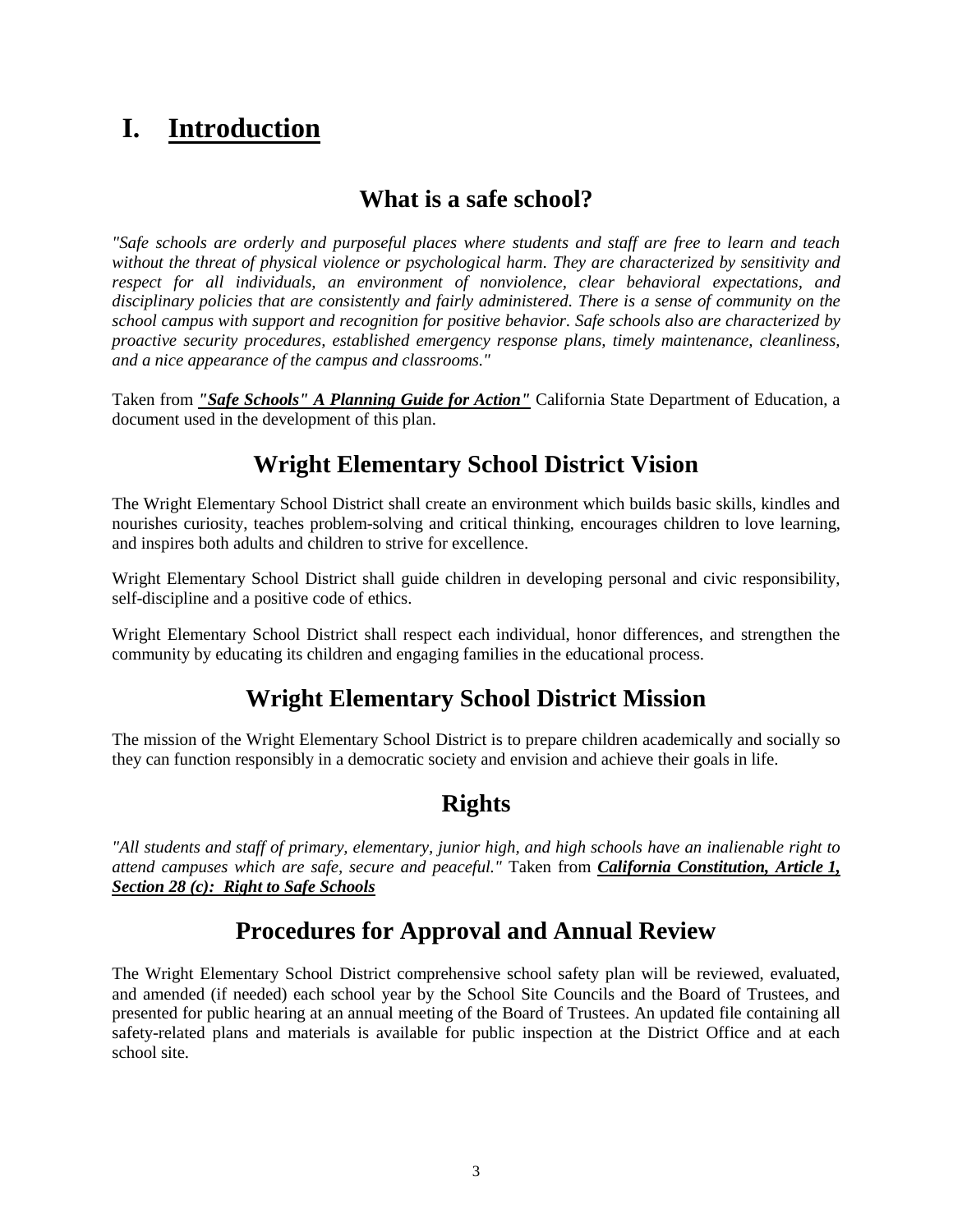## <span id="page-3-0"></span>**II. An Assessment of the Current Status of School Crime**

The schools in the Wright Elementary School District are generally safe. There are some minor student to student conflicts which are handled per each site's student discipline procedures. There are some minor incidents of vandalism and graffiti reported annually in addition to occasional incidents of theft. Staff, Site Councils and the District Safety Committee review these issues and develop strategies to make the schools safer. Recent discussions and subsequent plans have included facilities up-grades, parking lot safety upgrades and disaster preparedness. Staff Development has been provided on earthquake and disaster preparedness training, First Aid /CPR training, cafeteria and yard procedures training, anti-bullying behavior training, sexual harassment awareness and reporting, secure the classroom procedure drills and school crisis response and recovery planning.

Principals submit to the district office a form detailing any crimes that have been committed involving their campuses. The superintendent analyzes and compiles these reports and sends them to the State in the biannual crime report (Safe Schools Assessment Report - copies available in the district office). Minor student conflicts are not reportable to the State. Student suspensions are reported annually on the School Accountability Report Card. Incidents of theft and vandalism are reported to the State when they cost the district over a hundred dollars, and they are indicated below. Incidents of graffiti are reported to the police department and the graffiti is removed or painted over as soon as possible.

|                                                                                                                     | R. L. Stevens<br><b>School</b> | J. X. Wilson<br><b>School</b> | <b>Wright Charter</b><br><b>School</b> |
|---------------------------------------------------------------------------------------------------------------------|--------------------------------|-------------------------------|----------------------------------------|
| Number and types of<br>crimes reported in '15-16<br>(only incidents that cost<br>over \$100 each are<br>considered) | Roof Repair 8/15               |                               |                                        |
| Cost of vandalism                                                                                                   | \$1,485.00                     |                               |                                        |

#### **Incidents of Crime 2015-2016**

#### **Enrollment and Average Daily Attendance for 2015-2016**

|               | R. L. Stevens School | J. X. Wilson School | <b>Wright Charter School</b> |
|---------------|----------------------|---------------------|------------------------------|
| Enrollment    | 563                  | 557                 | 517                          |
| ADA           | 538.05               | 536.93              | 495.65                       |
| $\frac{0}{0}$ | 95.75                | 96.40               | 95.87                        |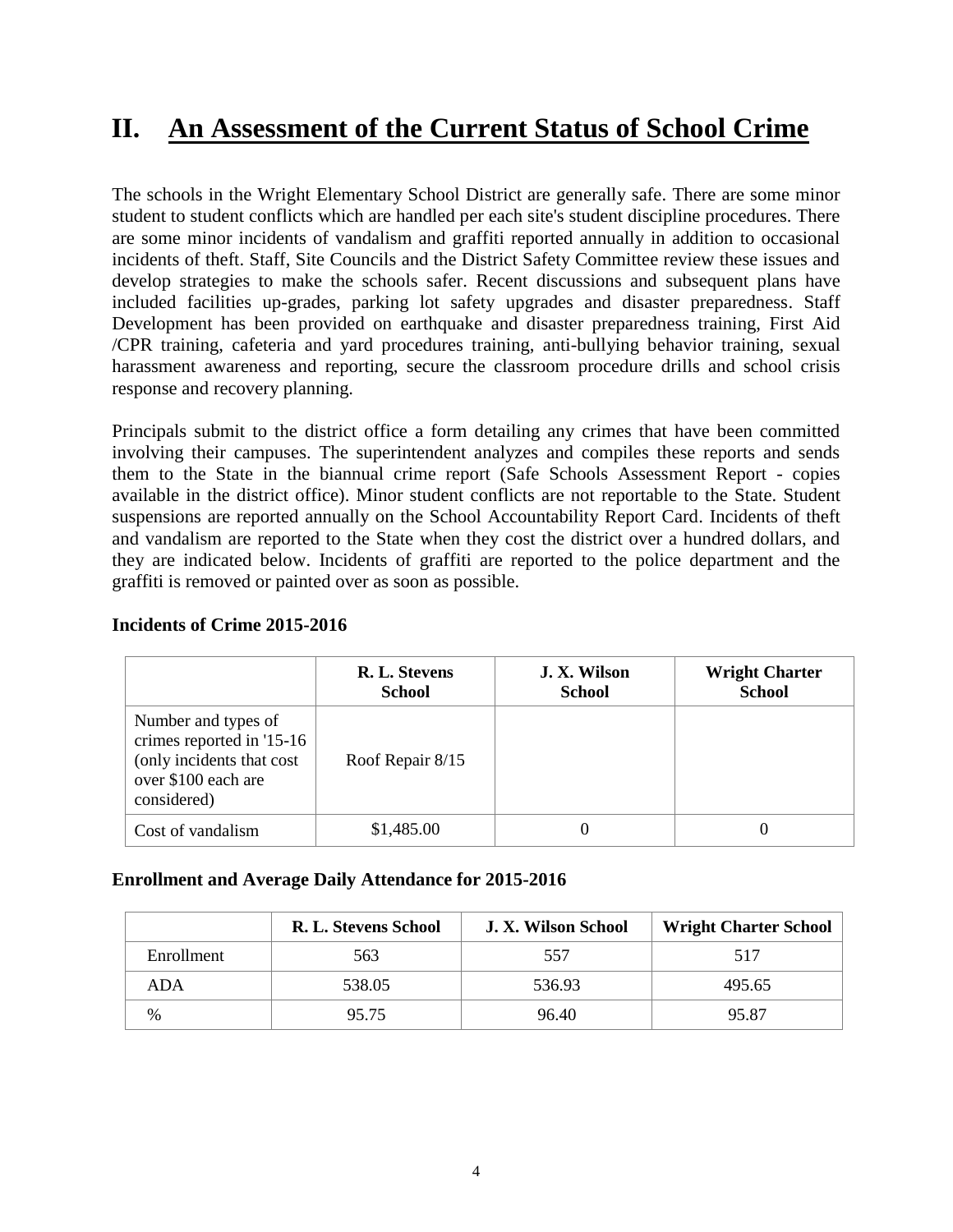|                       | <b>School</b> | <b>District</b> |
|-----------------------|---------------|-----------------|
|                       | 2015-2016     | 2015-2016       |
| Number of Suspensions |               |                 |
| Rate of Suspensions   | 0.01          | 0.03            |
| Number of Expulsions  |               |                 |
| Rate of Expulsions    |               |                 |

#### **Suspensions and Expulsions: 2015-2016**

### **Parent Satisfaction Survey**

<span id="page-4-0"></span>The latest Parent Satisfaction Survey was administered in May, 2015. The results to the question regarding the learning environment at Robert L. Stevens follow:

|                                         | % of Parents<br>Responding "Agree"<br>or "Strongly Agree" |
|-----------------------------------------|-----------------------------------------------------------|
| Our school provides a safe environment. | 88%                                                       |

## **Teacher Satisfaction Survey**

The latest California School Climate Survey was administered in October, 2015. The results to the questions regarding the learning environment at Robert L. Stevens follow:

|                                          | % of Teachers<br>Responding "Agree"<br>or "Strongly Agree" |
|------------------------------------------|------------------------------------------------------------|
| Our school is a safe place for students. | 100\%                                                      |
| Our school is a safe place for staff.    | 100\%                                                      |

## <span id="page-4-1"></span>**III. Procedures for complying with existing laws related to school safety**

#### <span id="page-4-2"></span>**A. Child Abuse Reporting Procedures**

All school staff actively monitors the safety and welfare of all students. Staff members understand their responsibility as childcare custodians and report all cases of known and suspected child abuse as per District policy.

When a case of child abuse is suspected, the employee having suspicion of the abuse and the school administrator discuss the matter. The suspected abuse is reported to the police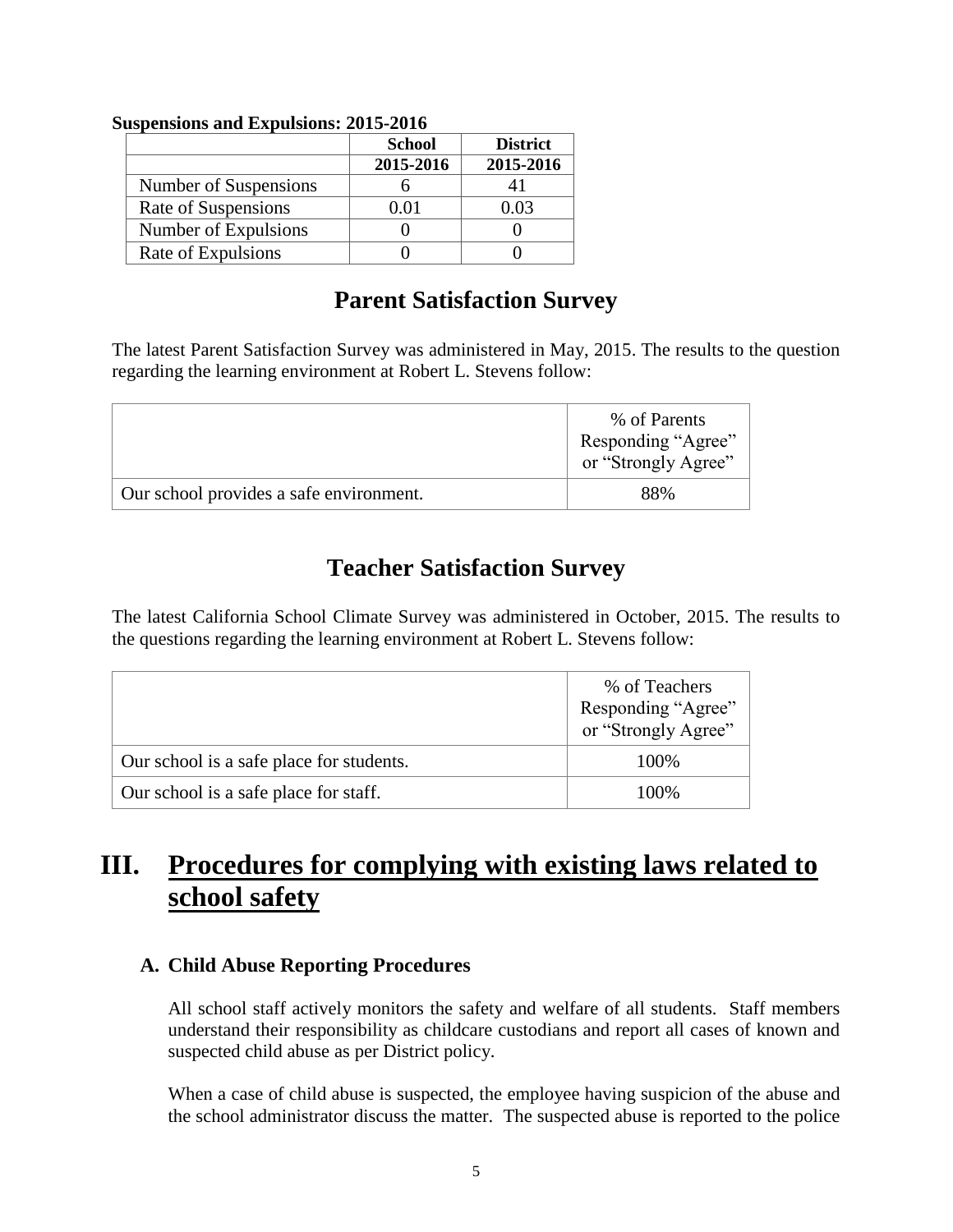department and to Child Protective Services within 24 hours and a written "Suspected Child Abuse Report" is completed and sent within the required three days. Plans are developed to assure on-going monitoring of the student. School staff members work closely with police and Child Protective Services with follow up actions as needed.

Considerable effort is made to maintain the confidentiality of the student and employee in all cases of child abuse reporting. Copies of all written reports are maintained by the Principal.

#### <span id="page-5-0"></span>**B. Employee Training**

Yearly, the entire staff has training and/or review of the following safety procedures: child abuse reporting, sexual harassment awareness and reporting, blood borne pathogens, disaster and crisis drills and SB198 Safety in the Workplace. Training in first aid and CPR are offered twice yearly.

#### <span id="page-5-1"></span>**C. Disaster Procedures, Routine and Emergency**

The district maintains a disaster plan and emergency procedures at each school site which are updated annually. Monthly fire drills, semi-annual earthquake preparedness drills and secure the classroom drills are conducted. An agent from the Sonoma County Office of Education Safety Services and the local fire protection agency evaluate the procedures used and provide feedback regarding emergency planning. Every year the district offers training in CPR and first aid to all district employees.

#### <span id="page-5-2"></span>**D. Policies regarding actions which would lead to suspension and/or expulsion**

It is the intent of the governing board to maintain a safe learning environment for all students. Disciplinary actions are conducted in a manner consistent with federal law, the Education Code of California, governing board policies, and district administrative rules and regulations. With regard to student discipline, school staff adheres to the procedures set forth in each school's Parent and Student Handbook.

When suspension is necessary, due process is followed. If the suspension involves a special education student, administrators adhere to IDEA guidelines regarding student discipline.

#### <span id="page-5-3"></span>**E. Procedures to notify teachers of dangerous pupils**

As students enroll in the district, school Office Managers contact previous schools to request cumulative records. When the cumulative record arrives at the school the principal reviews the file, and informs the receiving teacher of any potentially dangerous student behaviors. For students who are already enrolled in the school district, student placement cards are provided by the previous teacher. These cards contain information about student behavior, academic progress, and any other information relevant to student performance. Teachers of students who are suspended from school are given written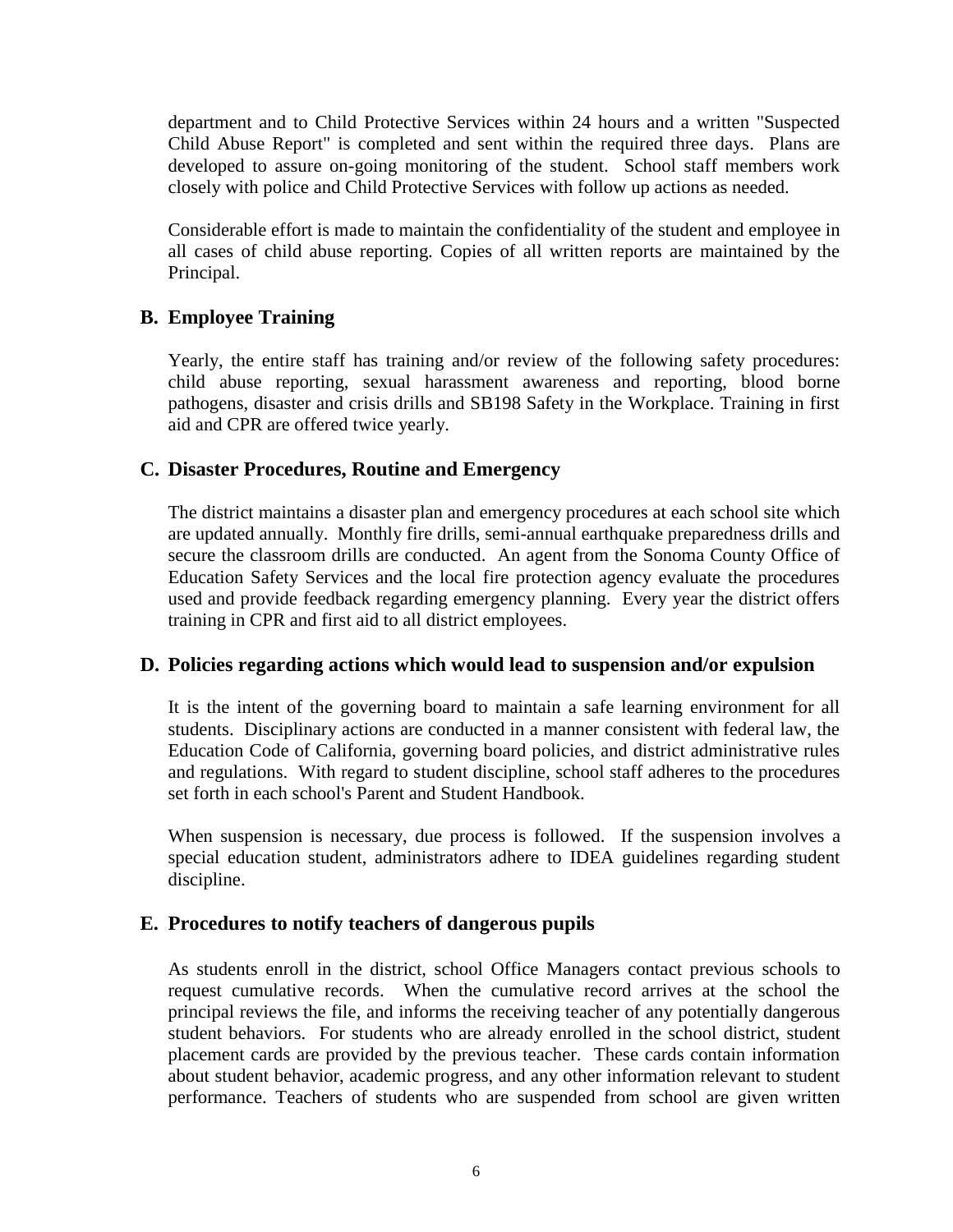notification of the suspension and copies are placed in the student's cumulative record file.

#### <span id="page-6-0"></span>**F. Sexual Harassment Policy**

Sexual harassment of any student or employee by another person is prohibited. The district updates annually and distributes to all employees and parents the policies prohibiting student to student sexual harassment and distributes to all employees policies prohibiting employee to employee or employee to student sexual harassment.

Staff members are instructed about the definition of sexual harassment and reporting procedures. Students are directed to immediately report incidents of harassment sexual or otherwise, to an adult (parent, teacher, instructional assistant, or administrator). All reports are thoroughly investigated in a timely manner. A school administrator will determine an appropriate course of action for each complaint. Actions may include the following:

- 1. Conflict resolution and discussion among the parties involved, when appropriate.
- 2. Student counseling and education, when appropriate.
- 3. A report to the police or Child Protective Services as appropriate by law.
- 4. Student disciplinary actions which may include placing on a behavior contract, other appropriate means of corrections, suspension, or a recommendation for expulsion.
- 5. Employee disciplinary action is described in policy, State Law, and Ed. Code.

District policy and State law related to sexual harassment of students or employees requires the following:

- 1. Posting the district's sexual harassment policy in a prominent location at each school.
- 2. Notifying the staff, students, and parents of the sexual harassment policy each school year or at the time of enrollment.
- 3. Including notification of the sexual harassment policy as part of any orientation materials or programs for new students or employees as they enroll or are hired.
- 4. Including the sexual harassment policy in school and district publications.
- 5. Taking appropriate administrative actions to reinforce the district policy by providing staff in-service and student instruction and/or counseling.
- 6. Directing that teacher-led discussions be conducted on this policy with students in "age-appropriate ways" and assuring students in that discussion that they need not endure any form of sexual harassment.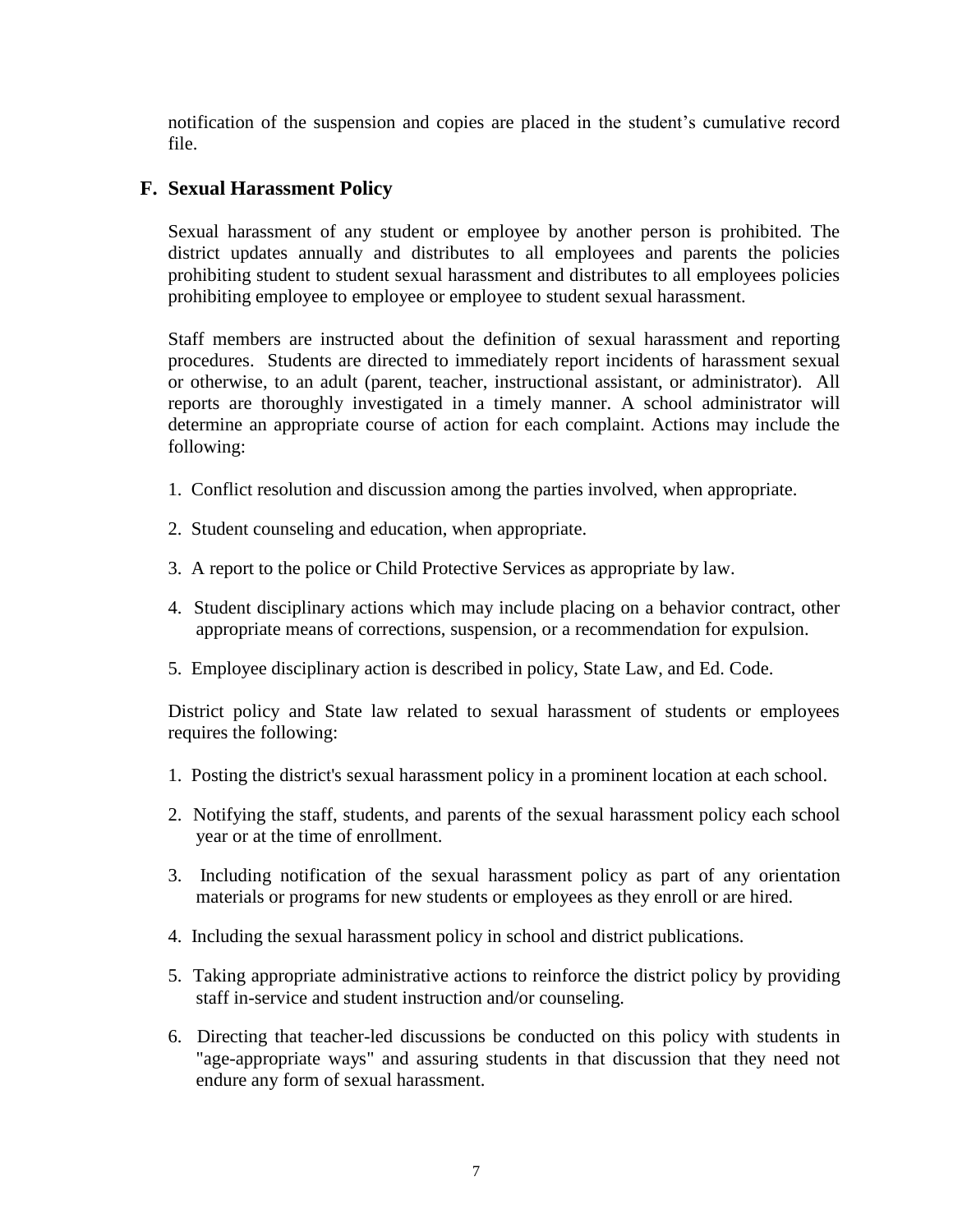Students and/or their parents and employees can use the District's Uniform Complaint Procedure to file a formal complaint of sexual harassment.

#### <span id="page-7-0"></span>**G. School-wide dress code**

The expression of a student's uniqueness and individuality by means of the student's dress is sanctioned by the governing board when dress is reasonable, appropriate, and consistent with the behavioral expectations and safety procedures at the school. Restrictions on student dress will be imposed when a student's clothing presents a health or safety hazard or a distraction that would interfere with the educational process. The following guidelines govern student attire in our district:

Clothing, especially T-shirts and jewelry, shall be free of writing, pictures, or any other insignia which are crude, vulgar, profane, gang affiliated, or sexually suggestive. Clothing which advocates racial, ethnic, or religious prejudice or the use of drugs and alcohol is also prohibited.

Reasonable dress and grooming regulations may also be established by the principals for extracurricular or other special school activities.

The dress standards are shared with students and parents in each site's Parent and Student Handbook.

#### <span id="page-7-1"></span>**H. Procedures for safe ingress and egress of pupils**

The school site Parent and Student Handbook defines procedures for safe ingress and egress of pupils as well as details regarding the nature and hours of campus supervision. Parents are informed of procedures for student drop-off and pick-up. Also, safety procedures and expectations are described for those students who ride their bikes and walk to and from school. The Safe Routes to School Program and the Santa Rosa Police Department provide education about pedestrian and bicycle safety. The Principal's newsletters provide frequent reminders about traffic and campus safety.

At the beginning of each school year, school personnel take the time to discuss school rules and safety procedures including safe ingress and egress of pupils. Yard supervision is provided by teachers 25 minutes prior to the start of school. Adult supervision is also provided during dismissal.

Staff members are vigilant about visitors on campus, and all school guests are required to sign in at the office and obtain a visitor's badge for purposes of identification. If a person's presence on campus is questioned, the police department may be contacted.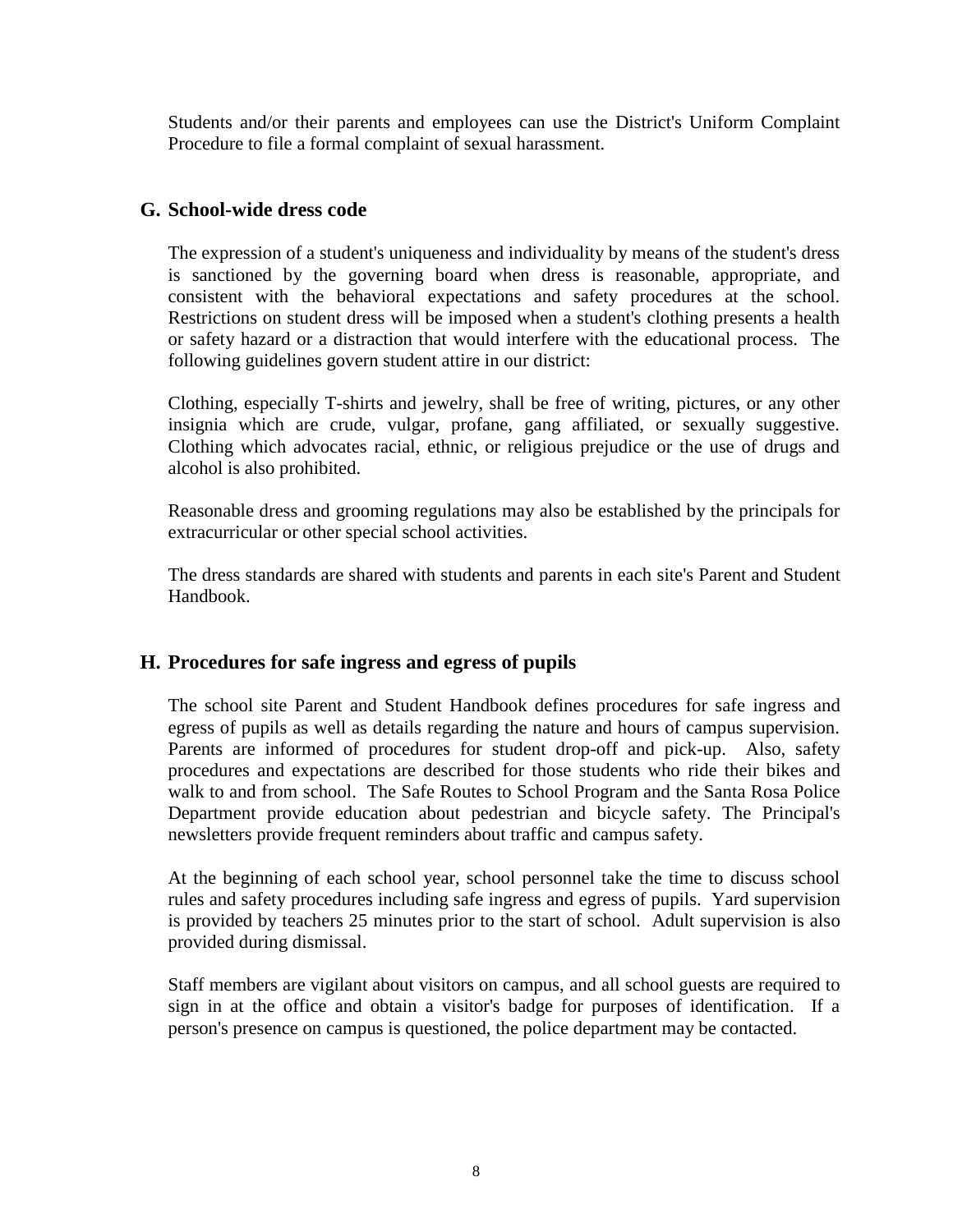#### <span id="page-8-0"></span>**I. Safe and orderly environment conducive to learning at school and rules and procedures on school discipline**

Classroom teachers maintain classrooms which are conducive to learning. A variety of classroom management strategies are employed. The Parent and Student Handbook address all aspects of student behavior at school. Students are made aware of expectations for their behavior in the classrooms, cafeteria and on the playground and behavior reminders are included as part of the weekly Dolphin Assemblies. The Parent and Student Handbook is sent home with each child, and parents review this document with their children. Students and their parents sign a code of conduct, which is kept by the child's teacher for the duration of the school year. As new students enroll in the district, copies of these documents are given to them and to their families.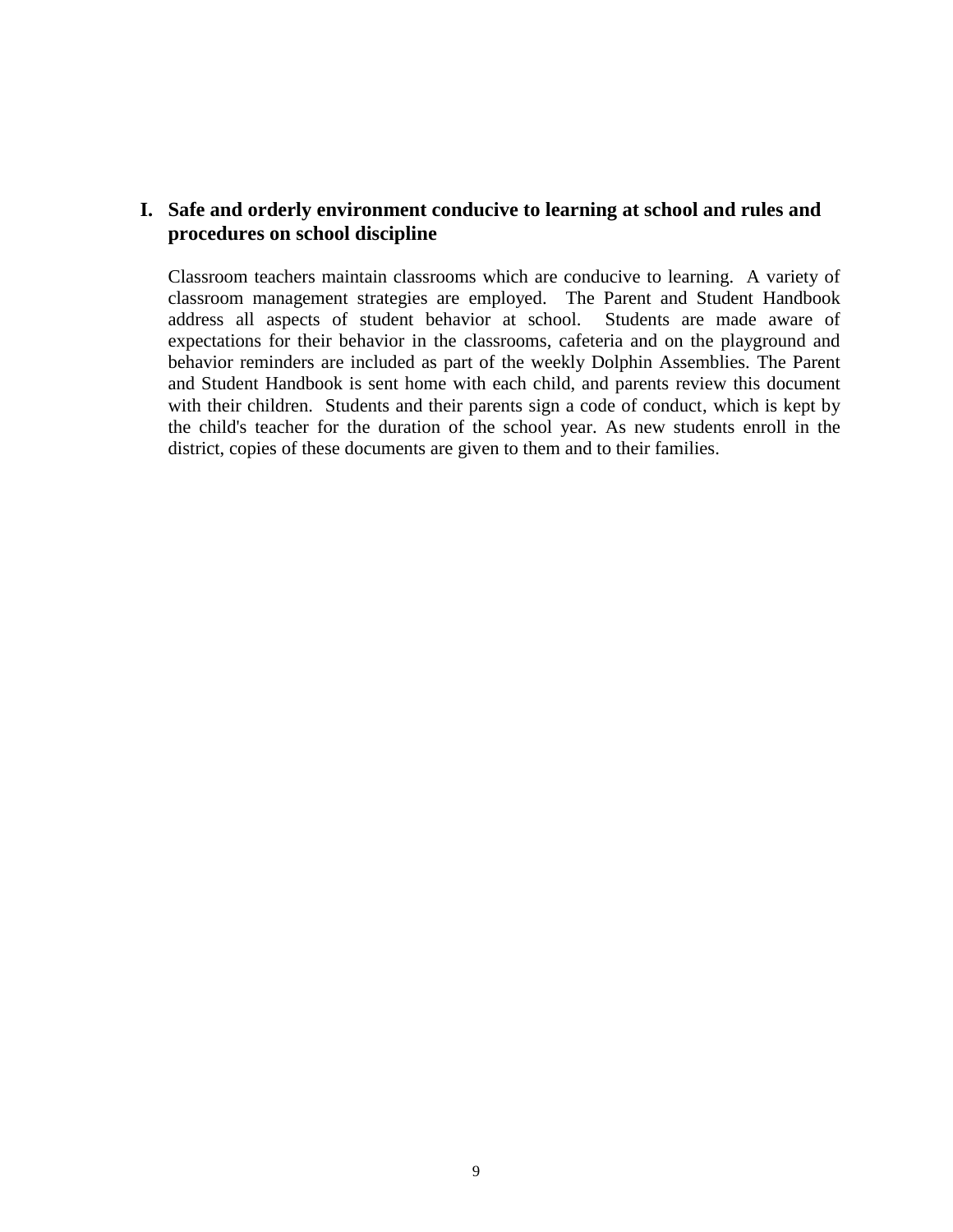#### <span id="page-9-0"></span>**J. Condition of the School Facilities**

**School Facility Conditions -- Results of Inspection and Evaluation, January 6, 2017** Data reported are the determination of good repair as documented in a completed Interim Evaluation Instrument, including the school site inspection date, the Interim Evaluation Instrument completion date, and the date of any remedial action taken or planned. Additional information about the condition of the school's facilities may be obtained by speaking with the school principal.

| <b>Interim Evaluation Instrument</b><br>Part       | <b>Facility in</b><br><b>Good Repair</b> |    | Deficiency and<br><b>Remedial Actions</b><br><b>Taken or Planned</b> |
|----------------------------------------------------|------------------------------------------|----|----------------------------------------------------------------------|
|                                                    | Yes                                      | No |                                                                      |
| <b>Gas Leaks</b>                                   | X                                        |    |                                                                      |
| <b>Mechanical Systems</b>                          | X                                        |    |                                                                      |
| Windows/Doors/Gates (interior and<br>exterior)     | X                                        |    |                                                                      |
| Interior Surfaces (walls, floors, and<br>ceilings) | X                                        |    |                                                                      |
| Hazardous Materials (interior and<br>exterior)     | X                                        |    |                                                                      |
| <b>Structural Damage</b>                           | X                                        |    |                                                                      |
| Fire Safety                                        | X                                        |    |                                                                      |
| Electrical (interior and exterior)                 | X                                        |    |                                                                      |
| Pest/Vermin Infestation                            | X                                        |    |                                                                      |
| Drinking Fountains (inside and outside)            | X                                        |    |                                                                      |
| Restrooms                                          | X                                        |    |                                                                      |
| Sewer                                              | X                                        |    |                                                                      |
| Playground/School Grounds                          | X                                        |    |                                                                      |
| Other                                              | X                                        |    |                                                                      |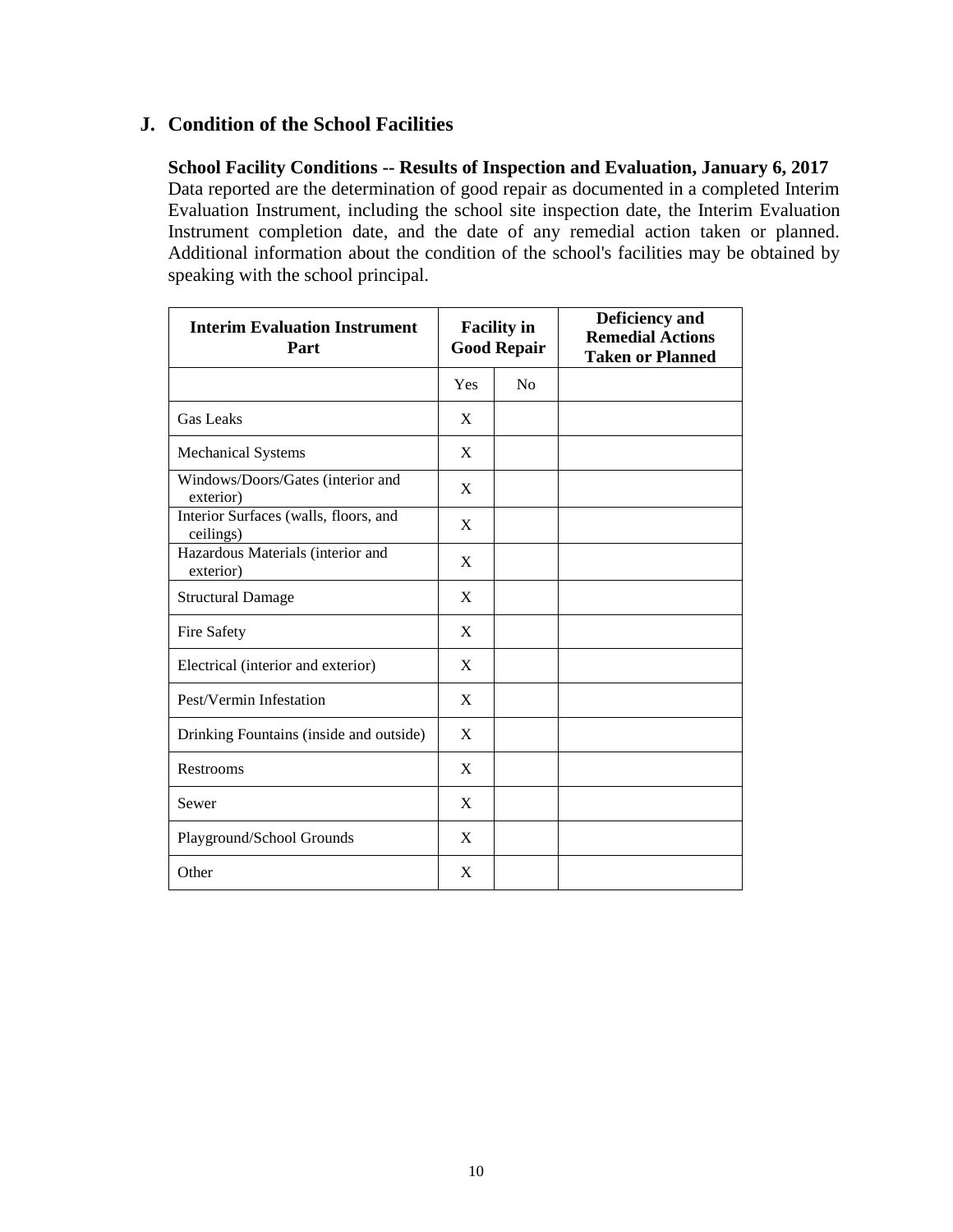## <span id="page-10-0"></span>**IV. Strategies and programs that provide and maintain a positive school climate and maintain a safe, clean physical environment**

School safety is enhanced when a caring school environment is created and maintained. Students need to feel wanted and needed. The following components of our schools' basic programs help to provide this caring environment.

#### **Character Education, Citizenship and Merit Programs**

All three sites in the Wright School District have a character/citizenship education program. At R. L. Stevens School, we conduct weekly Friday morning Dolphin assemblies at which we recognize students who demonstrate positive character attributes and good citizenship. A Student of the Week is recognized and awarded, as are ten other students who, during the previous week, earned Dolphin Cards for being observed using behavior that is safe, responsible and respectful. We also recognize students who have had polite cafeteria and classroom behavior. Four first through third grade and four fourth through sixth grade students are invited each Wednesday to have lunch with the principal at the Courtesy Café. A Recess Rock Star is recognized by CalSERVES mentors for positive behavior on the playground. A Diligent Dolphin Award is given periodically to a student in recognition of exceptional effort and continual progress. Weekly assemblies also provide a format for discussing pertinent behavior and safety issues. During the week, students who reach important milestones in academics or behavior are sent to the principal's office for a positive phone call to parents and to sign the "Principal's Purple Book". Sanctioning these positive behaviors helps the school to create and maintain high standards for behavior that contribute to a safer and more caring school climate.

#### **Discipline Policies**

Each school in the Wright School District has developed and articulated discipline plans for student behavior. These plans are developed jointly with teachers and parents and amended as needed. The Parent and Student Handbook spells out the expectations for student behavior, school rules, and the procedures for student discipline.

#### **Languages**

Effective schools recognize that students who are learning English need additional help such as tutors, buddies, and, in some cases, bilingual materials. Every effort is made to provide Spanish-speaking buddies (or any other pairing of students who speak the same language other than English) to new students who speak only Spanish. Their parents need to be made to feel a part of the school as well. Personnel in the office and/or the principal at each site speak Spanish and attempt to make school a welcoming place not only for English speaking families but for speakers of other languages as well. All school notices are translated into Spanish.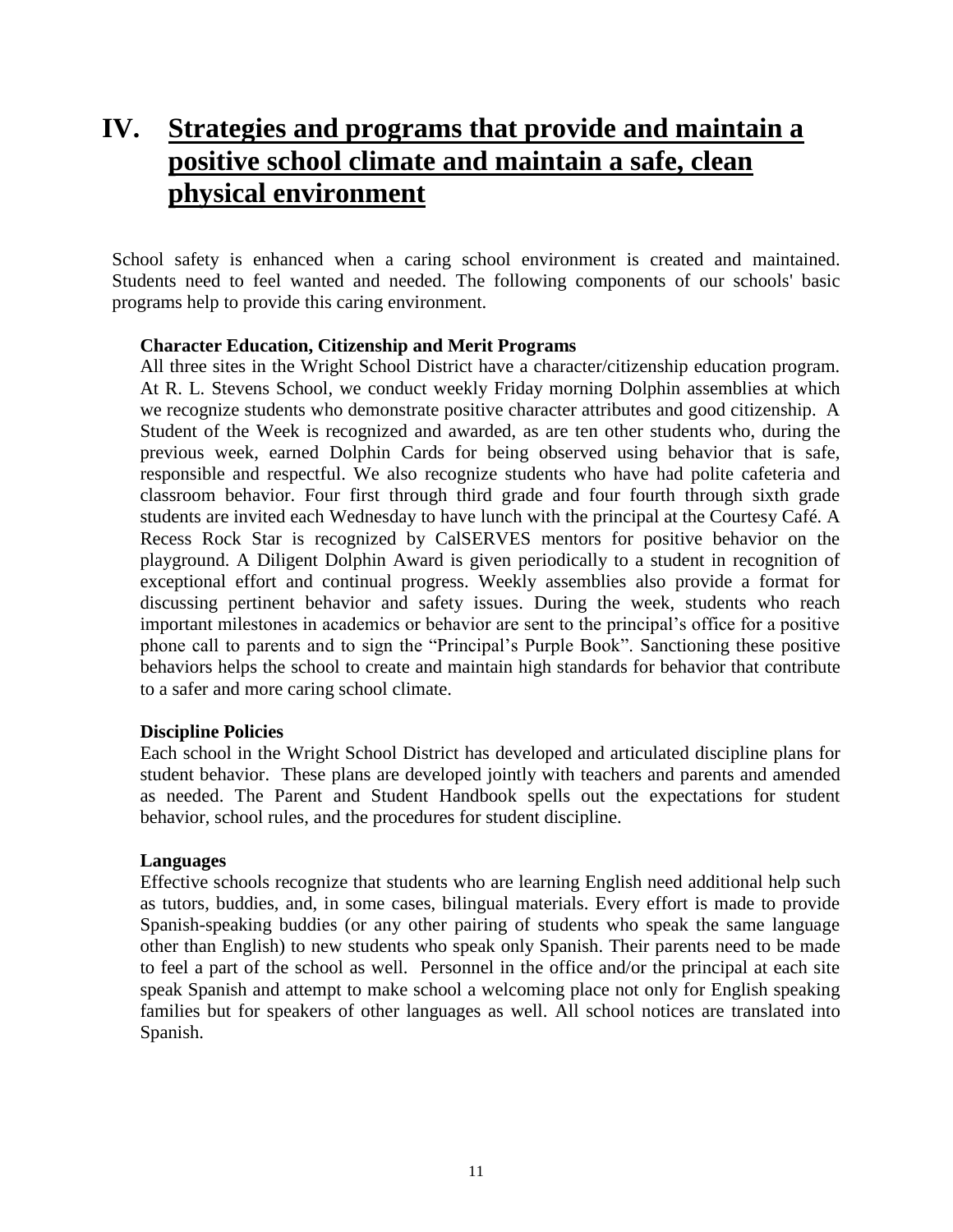#### **Staff Development**

School safety procedures training is provided yearly to all certificated and classified staff. Disaster plans are practiced regularly. Staff development on Disaster Preparedness, including the use of fire extinguishers, and a walk-through on how to use the gas and electrical shut-off have been presented. Red Cross First Aide/CPR training is offered at the beginning of each school year.

#### **Buddy Systems**

Students participate in a "buddy program" which teams older and younger students at certain grade levels. This helps to build a sense of community in the school, develops a sense of competence and instills empathy in older students, and gives younger students role models for caring and helping.

#### **Toolbox**

This social-emotional learning and resilience program teaches students in grades K-6 skills that help them discover the "rich resources" they have inside of themselves to solve conflicts, build healthy relationships, develop empathy, and have self-awareness. It teaches students to have mutual respect based on non-violence, non-judgment and acceptance of our differences. The Toolbox tool of the month is a reviewed at each weekly assembly.

#### **Anti-Graffiti Program**

Students in grades 4-6 periodically receive classroom presentations put on by the Santa Rosa Police Department Graffiti Abatement Program. This preventative approach allows students to think critically about graffiti vandalism and its effects on neighborhoods and the school community.

#### **Library Stitchers/Yarn Buddies**

There are opportunities for students to participate weekly in these lunchtime clubs led by our Library Manager and Counselor.

#### **Music**

Classroom music is provided weekly to all primary and upper grade classes by credentialed music teachers. There are opportunities for students in the fifth through sixth grade who show the interest and commitment to participate in band as well.

#### **After School Program**

As Title I schools, Wright Charter School and R. L. Stevens currently participate in the CalSERVES/AmeriCorps Tutoring and After-School Program. Students in grades 1-6 are provided with small group tutoring and with valuable recreational and academic activities that keep them actively engaged at school until 6:00 p.m. every day.

#### **Project Scholars**

As Title I schools, Wright Charter School and R. L. Stevens School participate in a small group academic tutoring program for selected students during the school day sponsored by CalSERVES/AmeriCorps.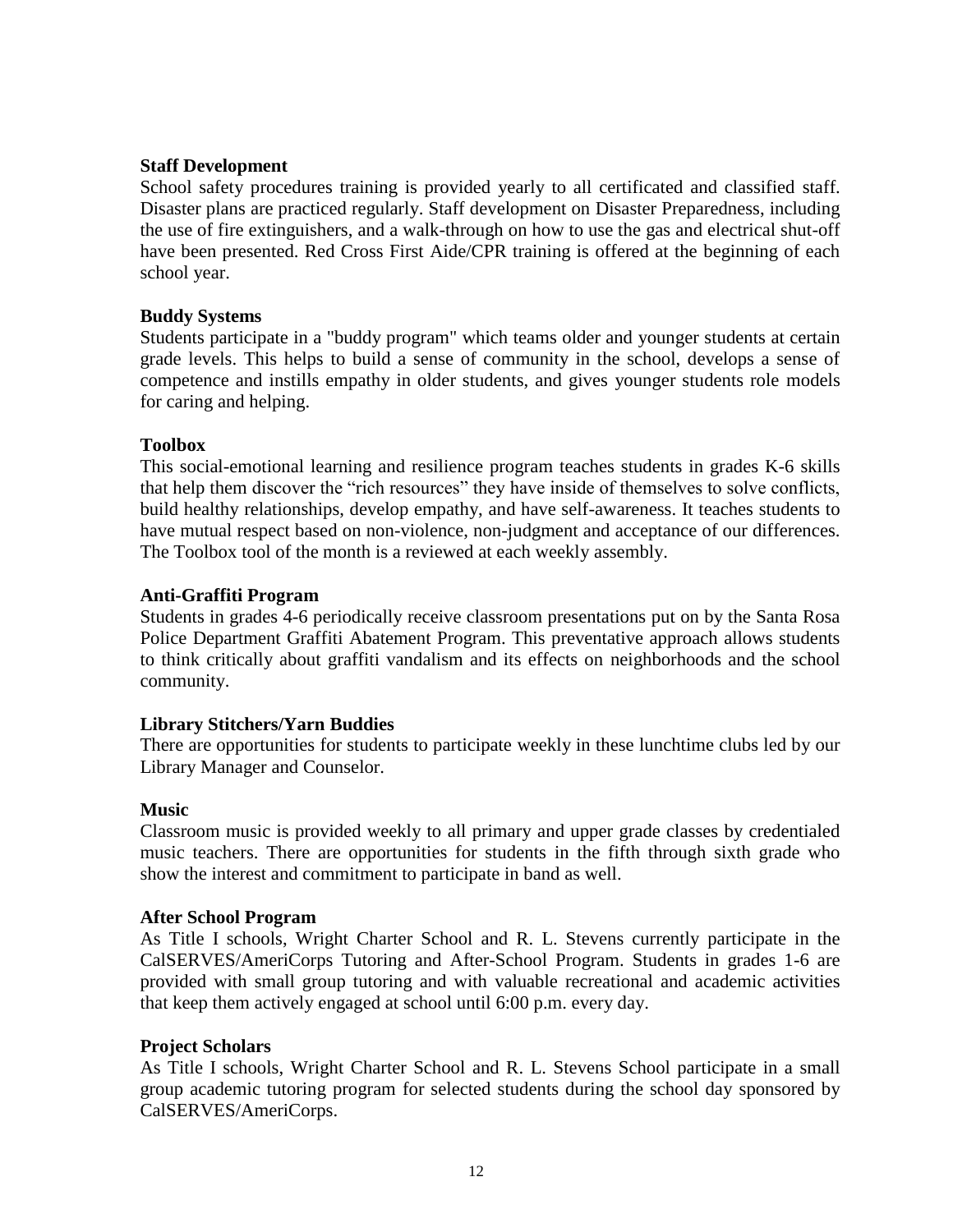#### **Schools of Hope**

R.L. Stevens School participates in a volunteer reading program for students in grades first and second which is sponsored by the United Way.

#### **Extended Kindergarten**

Beginning after Labor Day, all kindergarten and transitional kindergarten students who are deemed ready receive the benefit of an extended school day.

#### **Reading and Math Intervention Program**

R. L. Stevens offers reading and math intervention classes taught by credentialed teachers to identified groups of first-sixth graders. These groups offer extra support and practice to reinforce basic skills. Classes are offered one to three times a week for thirty minutes either before or after school. Selected Kindergarten students participate in an after-school intervention program designed to promote readiness and success in first grade.

Kindergarten teachers also provide intervention to identified first grade students after the Kindergarten day has concluded.

#### **Sports Teams**

Schools regularly promote participation in inter-district sports teams for both girls and boys in grades 4-6.

#### **Library**

Extended morning library hours are offered at R. L. Stevens School to encourage reading, homework completion and participation in engaging activities such as chess and other board games.

#### **School Volunteers**

The school encourages parents and community members to volunteer in classrooms, on field trips and at school events. The Board has a policy (BP 1240) and administrative regulations which establish procedures to protect the safety of students and adults, including a volunteer Code of Conduct.